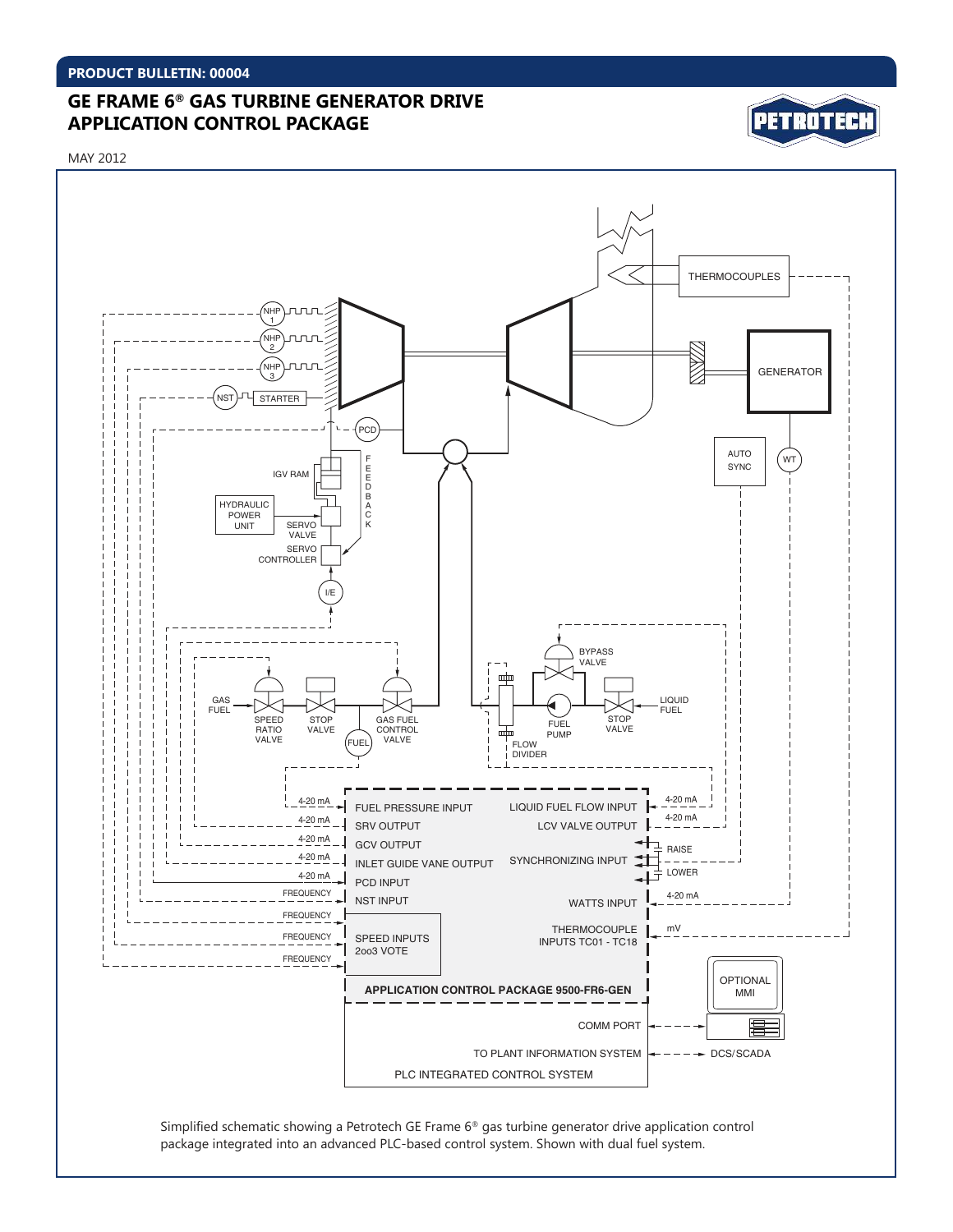

### **APPLICATION**

The GE Frame 6® gas turbine gen set application control package replaces older mechanical/hydraulic/electronic/pneumatic gas turbine fuel regulators with a modern, reliable application control package which runs on an open architecture advanced PLC-based system. The control package for the gas turbine provides on-line dual fuel control, speed ratio control, and inlet guide vane control based on temperature.

### **ADVANTAGES**

#### **• Hardware independent system:**

Application control package's portability allows customer choice of platform, reducing need for additional spare parts and training expenses. Available PLCs include General Electric, Siemens/TI, Allen-Bradley, and Modicon.

#### **• Fault tolerant:**

Control package is available on fault tolerant controllers for critical control applications.

#### **• Simplified interface to DCS or SCADA:**

Communication tasks are handled with a separate, dedicated module in the PLC, increasing data rate and simplifying network installation.

#### **• Improved fuel regulation:**

Fast loop sampling rate, combined with modern digital control techniques, improves steady-state setpoint control, and reduces overshoot during transients, allowing full load rejection without driving the unit into overspeed.

#### **• Improved start-up reliability:**

Special "lean lightoff" procedure ignites all burners with essentially 100% reliability, and with greatly reduced thermal stress.

# **• Improved exhaust temperature monitoring and control:**

Advanced statistical algorithms detect turbine hot/cold spots and automatically reject failed thermocouples.

#### **• Fail-safe features:**

Redundant overspeeds; open/short monitoring of mA and thermocouples; readback monitoring of outputs, and special selfcheck features improve safety.

#### **• Non-proprietary interfaces:**

Simple 4-20 mA, RTD, thermocouple, and dry contact I/O allow simple interface to existing sequence/protection logic unit, making low-cost partial upgrades practical, and system troubleshooting simple.

#### **• Improved operator information with optional MMI:**

Optional Man-Machine Interface MS Windows-based graphic operator interface displays system status, trending and data logging, which can be used as part of a preventive maintenance program.

## **SCOPE OF SUPPLY**

The application control package for GE Frame 6® gas turbine generator drive system, includes:

#### **Analog inputs, 4-20 mA:**

- Watts (load control)
- Compressor discharge pressure (PCD)
- Fuel interstage pressure

#### **Analog inputs, frequency:**

- Three (3) redundant NHP
- One (1) starter speed

#### **Analog inputs, mV:**

• EGT (up to 18 thermocouples)

#### **Analog outputs, 4-20 mA:**

- Speed ratio valve position setpoint
- Fuel control valve position setpoint
- Inlet guide vane position setpoint (if applicable)

#### **Operating states:**

- Firing
- Warm-up
- Accelerate
- Load
- Upset

#### **Status, alarms, and shutdowns:**

- Fault
- NHP overspeed alarm
- NHP underspeed alarm
- NHP overspeed shutdown
- Redundant NHP overspeed shutdown
- $\triangle$ NHP alarm
- High EGT alarm
- High EGT shutdown
- Low EGT shutdown
- Rejected thermocouple
- Too few thermocouples shutdown
- $\triangle$ T alarm
- $\triangle T$  shutdown
- Thermocouple spread alarm
- Thermocouple spread shutdown
- Turbine maximum limit
- Turbine minimum limit
- NHP speed #1
- NHP speed #2
- NHP speed #3
- NHP speed #4
- NHP speed #5
- EGT switch #1
- Bolt test
- Manual
- Starter overspeed
- Starter zero speed
- High firing fuel pressure shutdown